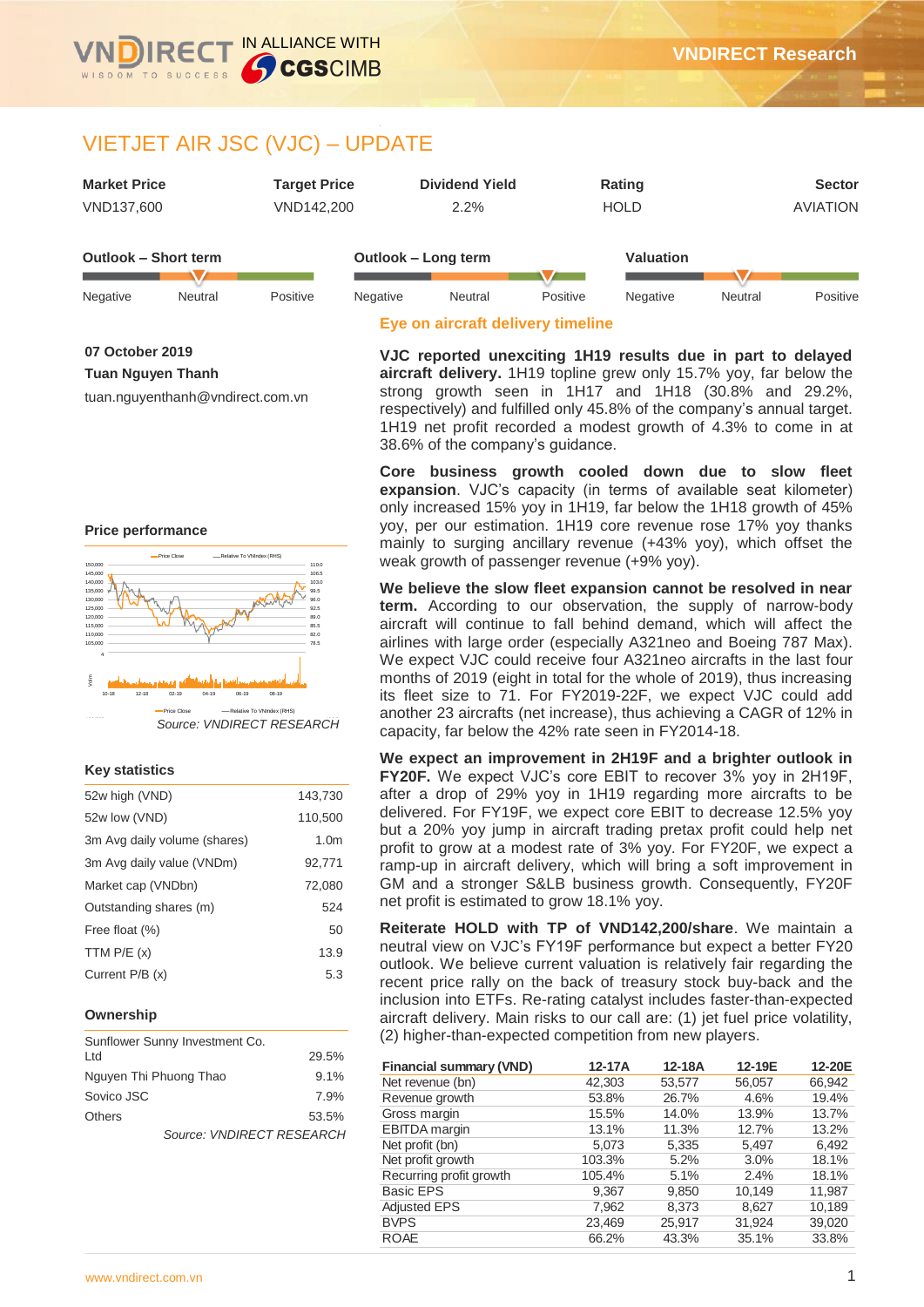# **Late aircraft delivery dented core business performance in 1H19**

#### **Figure 1: 1H19 result comparison**

|                                         |        |        |              | $%$ versus |                                                              |
|-----------------------------------------|--------|--------|--------------|------------|--------------------------------------------------------------|
|                                         |        |        |              | company    |                                                              |
| Unit: VNDbn, otherwise noted            | 1H18   | 1H19   | yoy          |            | guidance Comment                                             |
| Net revenue                             | 21.222 | 24,556 | 15.7%        | 45.8%      |                                                              |
| Transportation                          | 16.259 | 18.992 | 16.8%        | 56.2%      |                                                              |
|                                         |        |        |              |            | Mainly due to slow aircraft delevery, which affected         |
| - Pax revenue                           | 12.452 | 13.555 | 8.9%         |            | transportation plan, both number of flights and number       |
|                                         |        |        |              |            | of pax fell short of VJC's guidance.                         |
| - Ancilary revenue                      | 3,807  | 5.437  | 42.8%        |            |                                                              |
| Sale and lease back (S&LB)/Secondary    |        |        |              |            | Slow er aircraft delevery hit S&LB revenue, how ever,        |
| agreement trades (SAT)                  | 4.702  | 5.052  | 7.4%         |            | 25.5% VJC started booking Secondary agreement trades         |
|                                         |        |        |              |            | (SAT), which transfer aircraft purchasing right.             |
| <b>Gross Profit</b>                     | 2,999  | 3,452  | 15.1%        |            |                                                              |
| Gross margin                            | 14.1%  | 13.1%  | $-1.0\%$ pts |            |                                                              |
| <b>Transportation GM</b>                | 13.0%  | 9.7%   | $-3.4\%$ pts |            |                                                              |
| Aircraft trading GM                     | 18.0%  | 31.0%  | 13.0% pts    |            | SAT activities has higher GM than S&LB despite of            |
|                                         |        |        |              |            | low er revenue recorded.                                     |
| Financial income                        | 137    | 255    | 85.6%        |            |                                                              |
| Financial expenses                      | 494    | 618    | 25.3%        |            |                                                              |
| Core operating profit                   | 1,708  | 1,218  | $-28.7%$     |            |                                                              |
| Selling expenses                        | 320    | 487    | 52.4%        |            |                                                              |
| General and admin expenses              | 126    | 182    | 44.9%        |            |                                                              |
| Selling expenses/revenue                | 1.5%   | 1.9%   | 0.3% pts     |            |                                                              |
| G&A/revenue                             | 0.6%   | 0.7%   | $0.1\%$ pts  |            |                                                              |
|                                         |        |        |              |            |                                                              |
| Net accounting profit/(loss) before tax | 2,159  | 2,398  | 11.0%        | 38.6%      |                                                              |
| <b>NPATMI</b>                           | 1.999  | 2,085  | 4.3%         |            |                                                              |
| Core operating profit margin            | 10.3%  | 6.2%   | $-4.1\%$ pts |            |                                                              |
| Net margin                              | 9.4%   | 7.9%   | $-1.5\%$ pts |            |                                                              |
| Flights                                 | 59,944 | 68,821 | 14.8%        |            | 47.2% Slow flight grow th due to delay in aircraft delivery. |
|                                         |        |        |              |            | Number of pax growth outpaced flight grow th as load         |
| Number of passenger (m)                 | 11.1   | 13.5   | 21.8%        |            | 48.7% factor increased 1.2% pts thanks to promotion and      |
|                                         |        |        |              |            | schedule re-arangements.                                     |
| Fleet                                   | 55     | 66     |              |            |                                                              |
| Load factor                             | 86.8%  | 88.0%  | 1.2% pts     |            |                                                              |

Source: VNDIRECT RESEARCH, VJC

### **Transportation revenue hit by late aircraft delivery and software operation issue**

1H19 topline grew only 15.7% yoy, far below the strong growth seen in 1H17 and 1H18 (30.8% and 29.2%, respectively). Transportation business witnessed a slowdown with +15.7% yoy in 1H19, versus 50.5% yoy in 1H18. In 1H19, VJC received only three A321neo aircrafts (new engine option), vs. eight scheduled for the whole of 2019, and had to delay the four Boeing 787 Max planes until 2020 following manufacturers' production or safety issues.

In this June, VJC had to cancel or delay several flights as some technical issues happened when operating new software. About 134 flights were delayed or cancelled in just two days (Jun 15-16, 2019). 1H19 load factor increased to 88.0% from 86.8% in 1H18 as a result of flight merging following the cancellation. Per our estimates, passenger yield dropped 9.8% to VND843/pax/km, bringing a slowdown in passenger revenue (+8.9% yoy in 1H19 vs 51.6% in 1H18). Ancillary revenue took the spotlight by an impressive surge +42.8% yoy in 1H19 thanks to more long-haul flight routes.

### **Core net profit dropped amid accelerating competition and increasing cost from wet leased flights**

Transportation GM dropped 3.4% pts due to lower operating yield (- 3.4% yoy) as a result of tougher competition in 1H19, when Bamboo Airlines entered the market since Jan 2019. In addition, leasing expenses rose 43% yoy as VJC had to enhance its fleet with four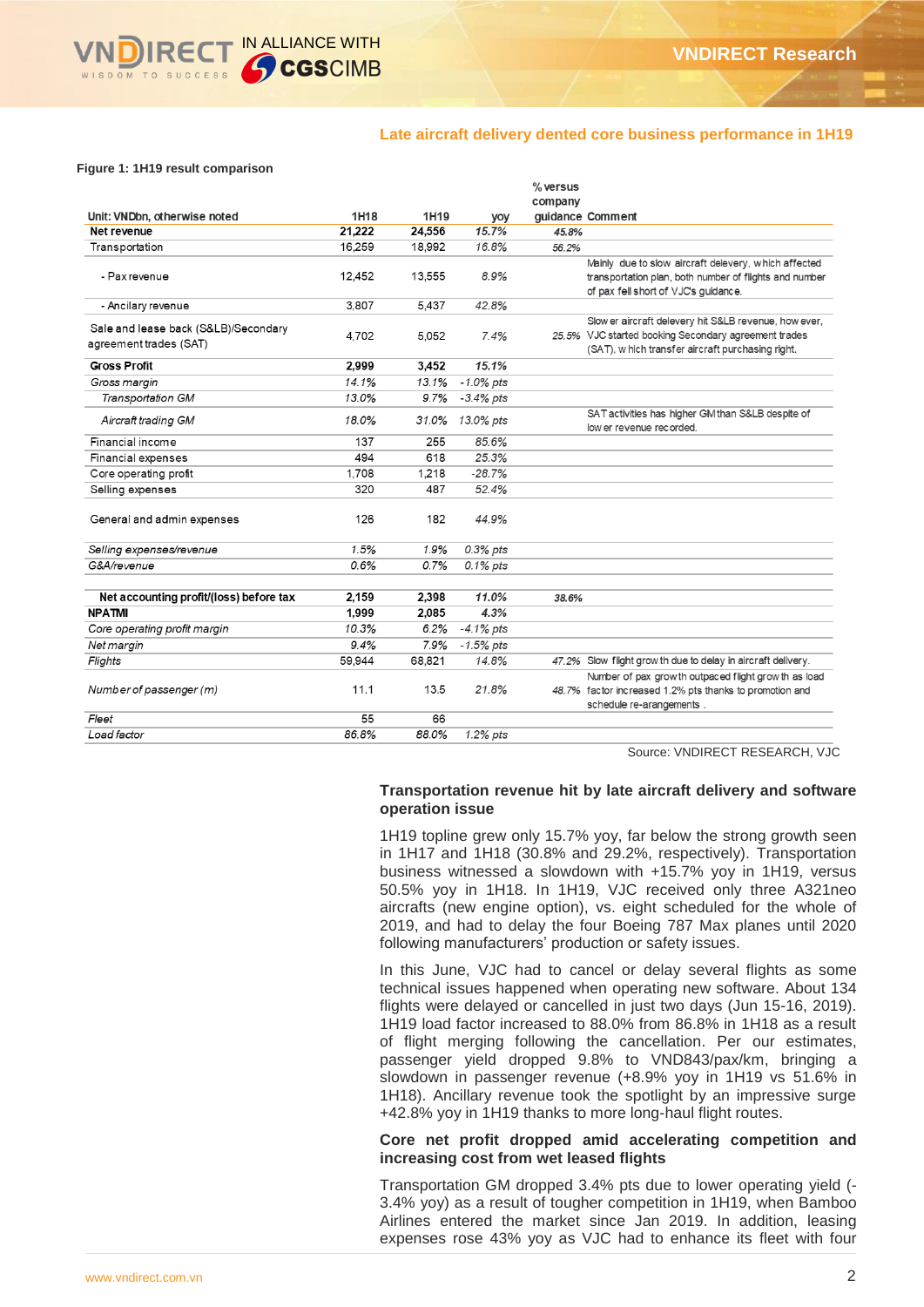

wet-leasing aircrafts during the peak season in 2Q19. Besides, VJC's launch of 9 new international routes in 1H19 required lots of promotion and establishing expenses. Thus, SG&A expenses in the period surged 50% yoy, weighing on operating profit margin (-4.1% pts yoy).

#### **Larger contribution from aircraft trading business**

In 1Q19, VJC executed some Secondary Agreement Trade (SAT) transactions, a new way of aircraft trading, while in 2Q19 it only had three Sale & Leaseback (S&LB) transactions, far below the initial target of 12 for the whole year of 2019. We observe that almost all carriers tend to sign with the manufacturers (Boeing, Airbus) to buy big blocks (around 100 aircrafts per contract) to get discount price. Under Vietnamese Accounting Standard (VAS), revenue from SAT transactions will be recorded when VJC transfers purchase rights to other buyers. Other costs of SAT transaction are deposits and related financial fees. The key difference between the two activities is that S&LB revenue can only be recorded when the manufacturer delivers the aircraft, while SAT revenue can be booked for future aircraft purchase, regardless of the handover time.

We estimate that SAT activities bring even higher gross margin than S&LB. Consequently, aircraft trading business (including S&LB, SAT) posted a solid growth of 7.4% yoy in 1H19 revenue and contributed 68.2% to 1H19 pretax profit. According to VJC's management, the company has no plan to expand SAT activities in future but we believe SAT can be used as a back-up plan to replace S&LB amid further delay in aircraft delivery.

#### **Slow fleet expansion - VJC's main headache**

#### **volatility**  $25$ 25,000 60.0%  $20$ 20,000 50.0% 15 15.000  $10$ 10,000 40.0%  $\mathbf{r}$  $5.000$  $\Omega$ 30.0%  $-5.000$  $-5$ 20.0%  $-10$ Started booking Secondary -10,000<br>agreement tradte (SAT)  $-15$  $-15.000$ 10.0%  $-20$  $-20000$  $-25$  $-25,000$  $0.0%$ 1017 2017 3017 4017 1018 2018 3018 4018 1019 2019 S&LB/SAT revenue (RHS) Passenger revenue (RHS) Transporation revenue growth (RHS) - Fleet size net increase (LHS)

# **Fleet expansion to drive VJC's growth in the last three years**

**Figure 3: Relation of VJC's fleet expansion and revenue** 

 $\overline{5}$ 

Per our view, aggressive aircraft purchase is key to VJC's success in recent years. Using proceeds from S&LB transactions to fund nearly all its fleet, VJC has doubled its aircraft between 1Q17 and 2Q19 without carrying significant financial burden. Besides, more new aircraft certainly brought S&LB revenue to VJC, which contributed between 51% and 64% to pretax profit in FY16-18.

### **Large aircraft backlog signed with Boeing, Airbus**

VJC fleet expansion focuses on the newest generation of Boeing 737s (737 Max) and Airbus A321neos (A319, A320, A321). According to Centre for Aviation (CAPA), Boeing B737 and Airbus A320 families (A319, A320, A321) are the most commonly operated aircraft types, accounting for 55.0% of all commercial planes in service by numbers as at Feb 2019. By Aug 2018, VJC has ordered

**Figure 2: Transport revenue growth is affected whenever the fleet expansion speed slows**



#### Source: VJC, VND RESEARCH Source: VJC, VND RESEARCH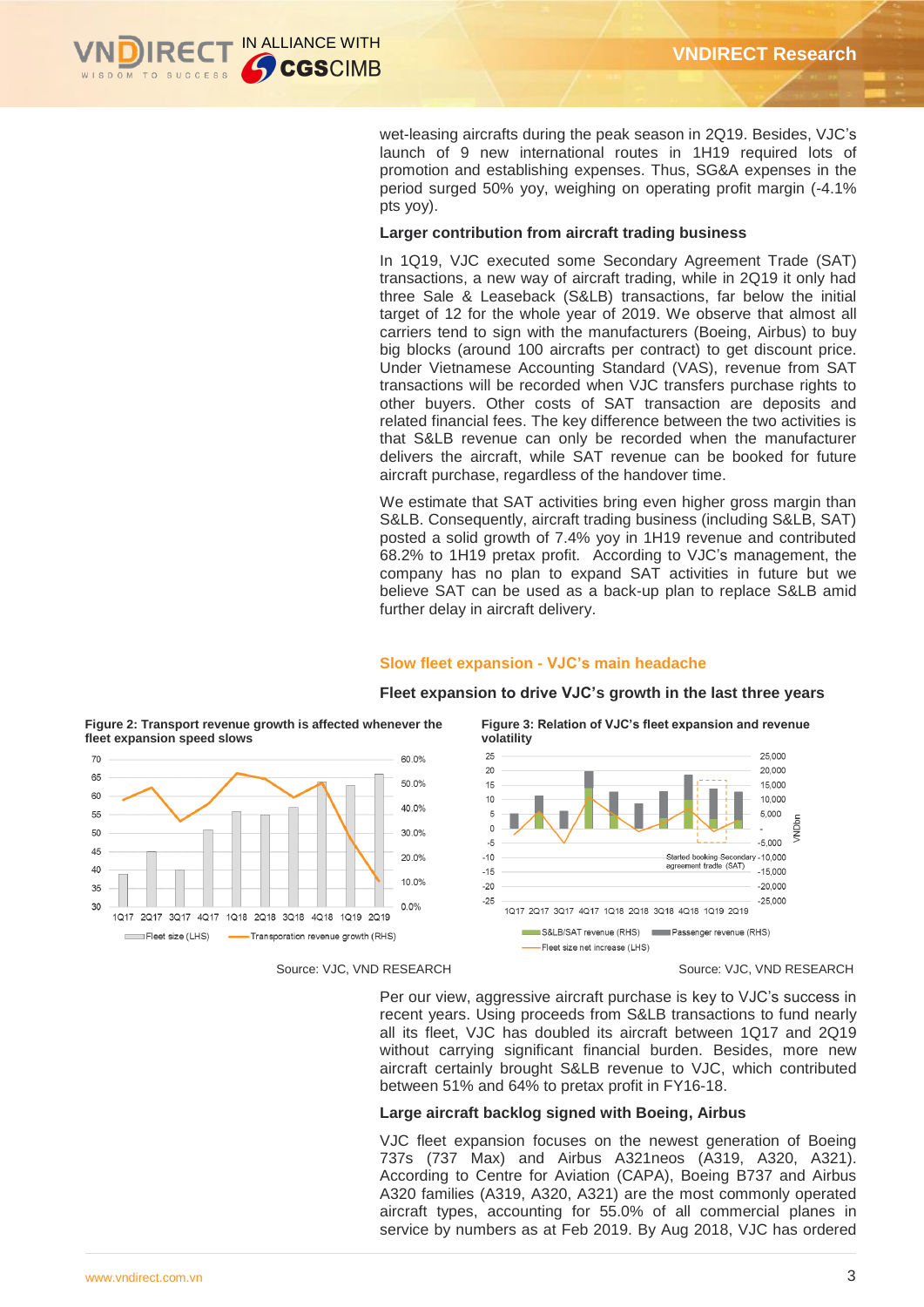

123 A321neo and 200 Boeing 737 aircrafts, which are regarded as the most fuel-efficient narrow-body types at present.

Especially, A321neo is the biggest narrow-body plane with the longest range of 7,400km, which can help VJC operate routes to major Asian destinations such as Japan's Tokyo, Bali in Indonesia or India's New Delhi.

#### **Duopoly aircraft manufacturer market reveals limitation**

VJC received three A321 aircrafts in 1H19 and another one in 3Q19 (according to data from VJC and Airbus), far behind its plan to get 12 aircrafts as announced at the 2019 AGM. Recently, VJC said it has adjusted the target to receiving only eight new aircrafts in FY2019, given that it is hard to deliver the four Boeing 737 Max aircrafts on time, which are previously slated to arrive in 4Q19. As at Jun 30, 2019, VJC's fleet comprised of 66 planes, including 22 A320s, 34 A321ceos (current engine option) and 10 A321neos (turning to 11 as at Aug 2019).

As discussed earlier, many airlines choose Boeing 737 Max and A320 families for fleet addition, and they are all hit when the deliveries of these two types face headwinds:

- **Boeing** stopped all the on-going deliveries of its 737 Max in Mar 2019 after two accidents involving the type. Boeing and the administrators are trying to test and make sure the 737 Max planes are safe to fly again. But even when Boeing can meet the expected delivery schedule at end-2019, we think it will take time for global aviation regulators to give full permission for Boeing 737 Max to operate.
- Meanwhile, **Airbus** is facing an issue in the production of A320/21neo at a time when demand for the narrow-body aircraft peaks worldwide. The manufacturer has advised clients that the delivery for A321neos will be delayed, according to announcements by airlines. As at Aug 2019, Airbus delivered 90 A321neos YTD (cumulatively 212 aircrafts from 2016) as part of the total 2,762 planes in orders.

### **We believe the slow fleet expansion cannot be resolved in near term**

With the current market situation, we think the supply of narrow-body aircraft will continue to fall behind demand, which will affect the airlines with large order (especially of A321neos and Boeing 787 Max). IATA forecasts the global airlines fleet growth will slow to 3.6% in FY19F, from 4.7% in FY2018.

We expect VJC could receive four A321neo aircrafts in the last four months of 2019 (eight in total for the whole of 2019), thus increasing its fleet size to 71. For FY2019-22, we expect VJC could add another 23 aircrafts (net increase) to make 94 in its fleet, achieving a CAGR of 12% in capacity, well below the 42% rate seen in FY2014-18.

With the future delivery of Boeing 787 Max aircrafts, VJC will have a fleet of duo-aircraft type. For low-cost airlines, single aircraft type is the important key for optimising fleet as the airlines can reduce training/operating expenses and lower the maintenance costs. Thus, VJC Boeing 787s Max addition could lead to higher operating expense.

#### **Rising competitions from new entrances could create more pressure on routes expansion and flight operation**

After VJC's success, with net profit soaring 103.3% yoy in FY17, new airlines want to jump in for a slice of the cake. Bamboo Airways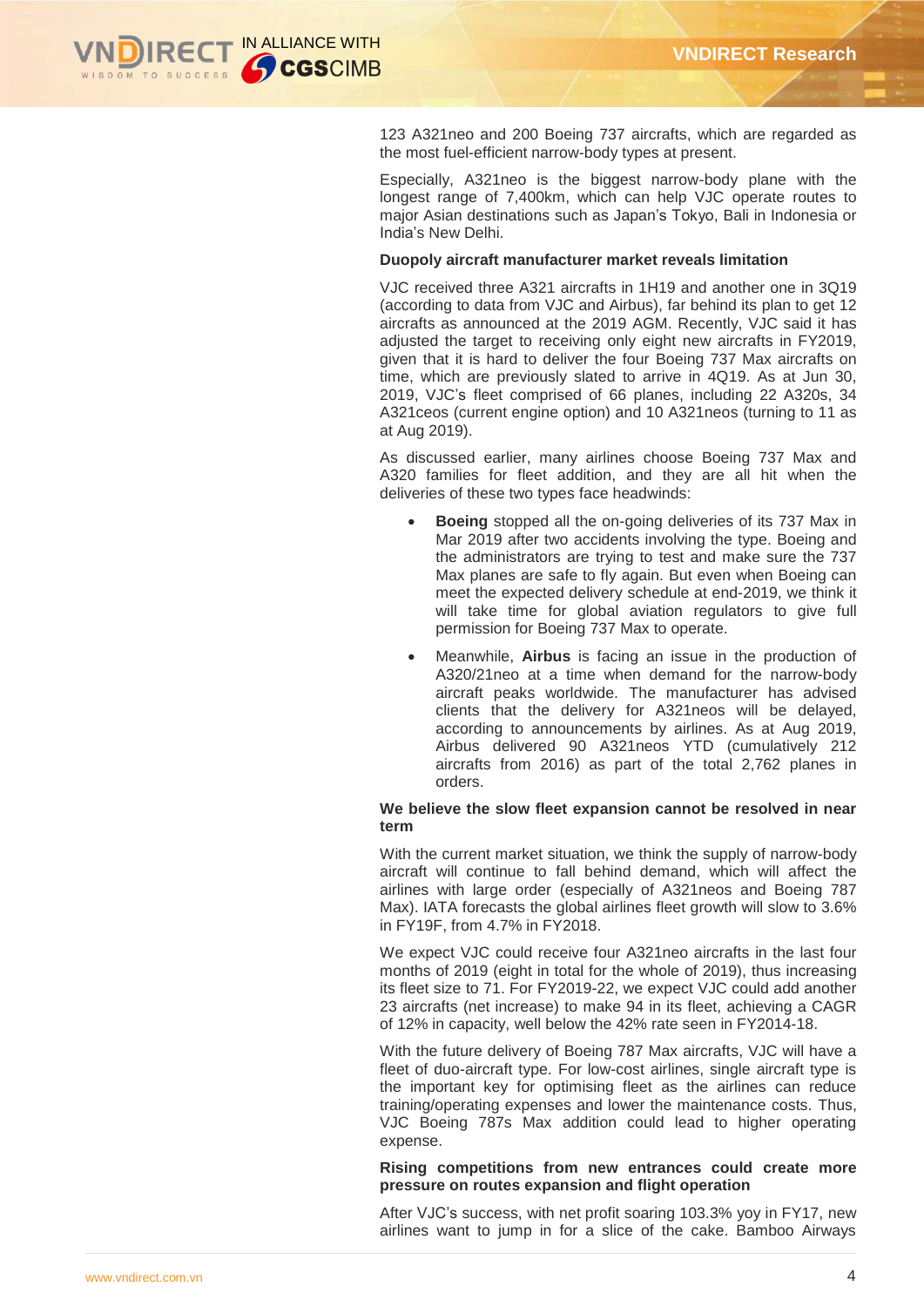

(unlisted) started its first flight in Jan 2019 and managed to grab 4% of domestic share only six months later. In Jul 2019, Vietstar Airlines (unlisted), a military-run company, secured the Aircraft Operator Certificate (AOC), becoming the sixth airline in Vietnam. There are more to come, as some major travel companies are seeking licences to run their own airlines, including Viettravel, Thien Minh Group, VinAsia (a subsidiary of VinGroup – VIC VN, Not rated). Meanwhile, Air Asia (AAGB MK, Not rated) has not given up its plan to join the Vietnamese market even though it has experienced unsuccessful cooperation with domestic partners.

Beyond the war for pax market share, we expect a rising competition in securing pilots and crews. Vietnam's current annual training capacity is 100 pilots, with the practice course still conducted overseas. According to BAA Training (Europe), the demand for Vietnam's aviation market is 670 pilots a year. Given the short supply, we expect Vietnam-based airlines to face pressure in securing enough pilots to operate the current and additional aircrafts, while the labour cost is expected to jump following a hike of salary for pilots and flight attendants. Vinpearl Air and Bamboo Airways have plans to start their own aviation schools, but these establishments cannot help cool the heated crew market in the next few years.

# **International routes become main growth engine**

In 1H19, VJC's international revenue jumped 50.6% yoy, surpassing domestic market (-6.9% yoy), and contributed 51% of total pax revenue. Adding new A321neos, VJC can reach further to major Asian hubs with longer flight time (Tokyo, Bali, New Delhi etc.). VJC opened 9 new international routes in 1H19, mostly connecting domestic airports with its major market in North East Asia (Taiwan, Korea and Japan) while started discovering new tourist routes to South Pacific (Bali) and South Asia (New Delhi).

#### **Figure 5: Number of VJC's round-trip flights per week to Asian airports**



Source: Flightradar24

 Northeast Asia. Tourism between Vietnam and Taiwan, South Korea and Japan has surged in the last two years (CAGR of 34% in terms of total pax carried), and extended the solid growth of 21.9% yoy in 9M19. Capturing high demand from tourism, VJC now operates 22 routes to Northeast Asia countries and offers the lowest fares in major routes (Busan, Tokyo, Seoul). We think VJC will continue to open new routes, connecting tier-2 airports in Vietnam (Nha Trang, Da Nang, Phu Quoc, Van Don) with major hubs (Busan, Seoul, Tokyo) or raise the flight frequency with new A321neo/B737Max aircrafts, which are wellfitted with these routes

#### **Figure 4: VJC's current destination**



Source: Flightradar24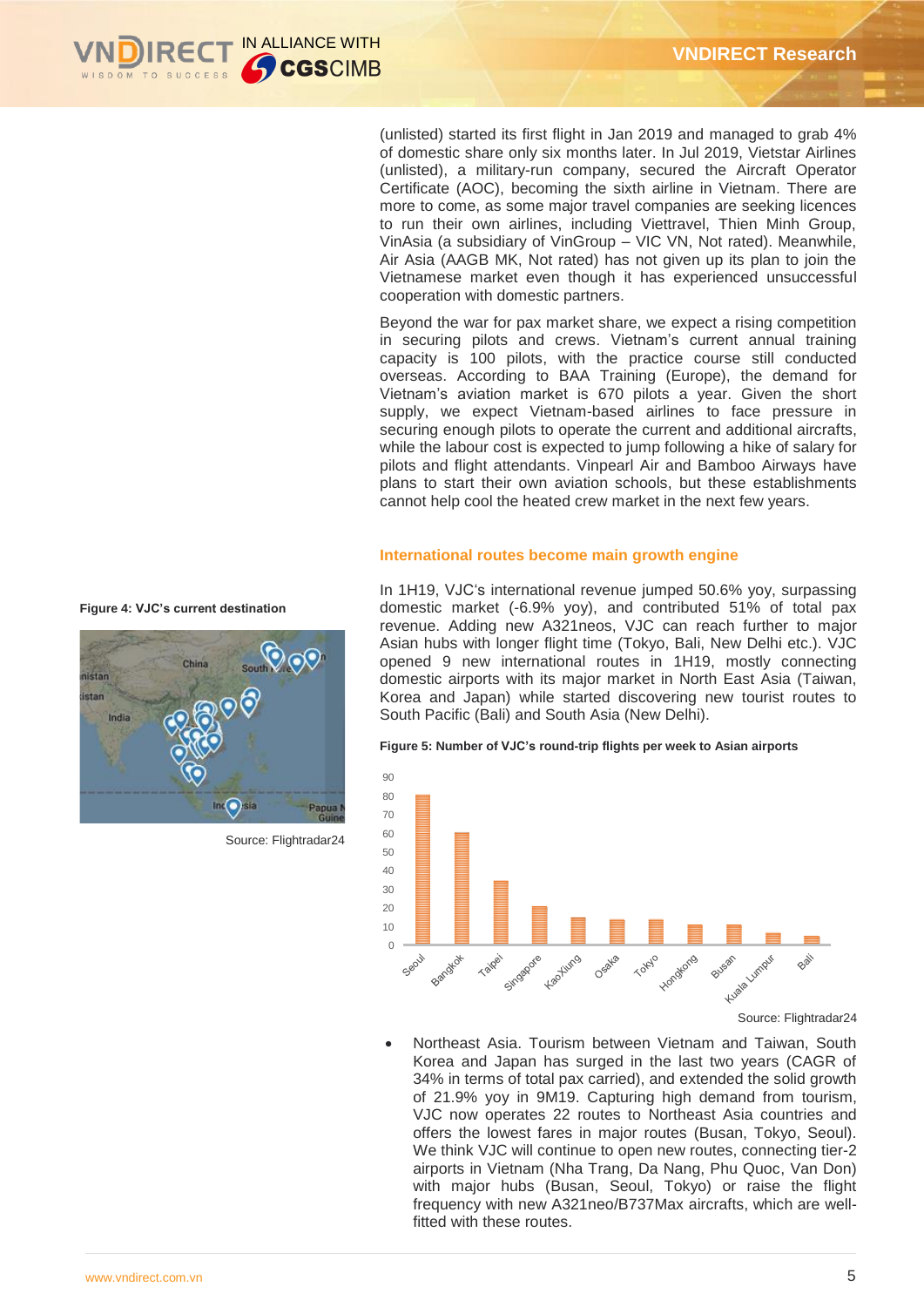

**Figure 6: Round-trip ticket: pre-order 1 month (US\$) on HCMC – Seoul flights**



Source: Skyscanner, data as of Aug-19 Source: Skyscanner, data as of Aug-19

**Figure 7: Round-trip ticket: pre-order 1 month (US\$) on HCMC – Taipei flights**



 Southeast Asia/South Asia. We think VJC will play selectively in expanding new routes in this region, where Air Asia and Lion Air are dominating LCC segment. VJC's new HCMC-Bali route, launched since April 2019, is the first step to connect cities in Vietnam with regional second-tier cities. We believe opening direct flight routes to some tourist destinations in the Philippines, Indonesia and Myanmar are possible while Malaysia can be a challenging market due to the domination of Air Asia. VJC already has Thai Vietjet (affiliate) to exploit routes in Thailand.

Longer flights could generate more ancillary revenue but increase the risks to fuel volatility. For LCCs, fuel expense accounts for about 30- 40% of total operating expense (in terms of CASK), but higher following longer flights. Given VJC has plans to operate more mid-tolong-haul flights (four- to seven-hour flights), we are concerned that VJC might increase its exposure to oil price volatility.

# **We expect an improvement in 2H19 and a brighter outlook in FY20**

We expect VJC's core operating EBIT to grow at a modest 3% yoy in 2H19F, after a drop of 29% yoy in 1H19 regarding more aircrafts to be delivered and the absence of numerous flight cancellation. For FY19F, we expect core operating EBIT to decrease 12.5% yoy on the back of a 15.8% yoy growth in transportation revenue (including pax revenue, ancillary and other revenues) and a drop of 2.5% pts yoy in core gross margin. We expect the aircraft trading pretax profit (S&LB and SAT) to jump 20% for FY19F, which will help VJC's NPAT to grow 3% yoy.

For FY20F, we expect a ramp-up in aircraft delivery which will bring a soft improvement in GM and a stronger S&LB business growth. Core earnings growth is forecasted to outpace the core revenue growth (20.4% and 16.4%, respectively). We expect VND21,380bn (+26.3% yoy) in FY20F aircraft trading business. Consequently, FY20F net profit is expected to grow 18.1% yoy.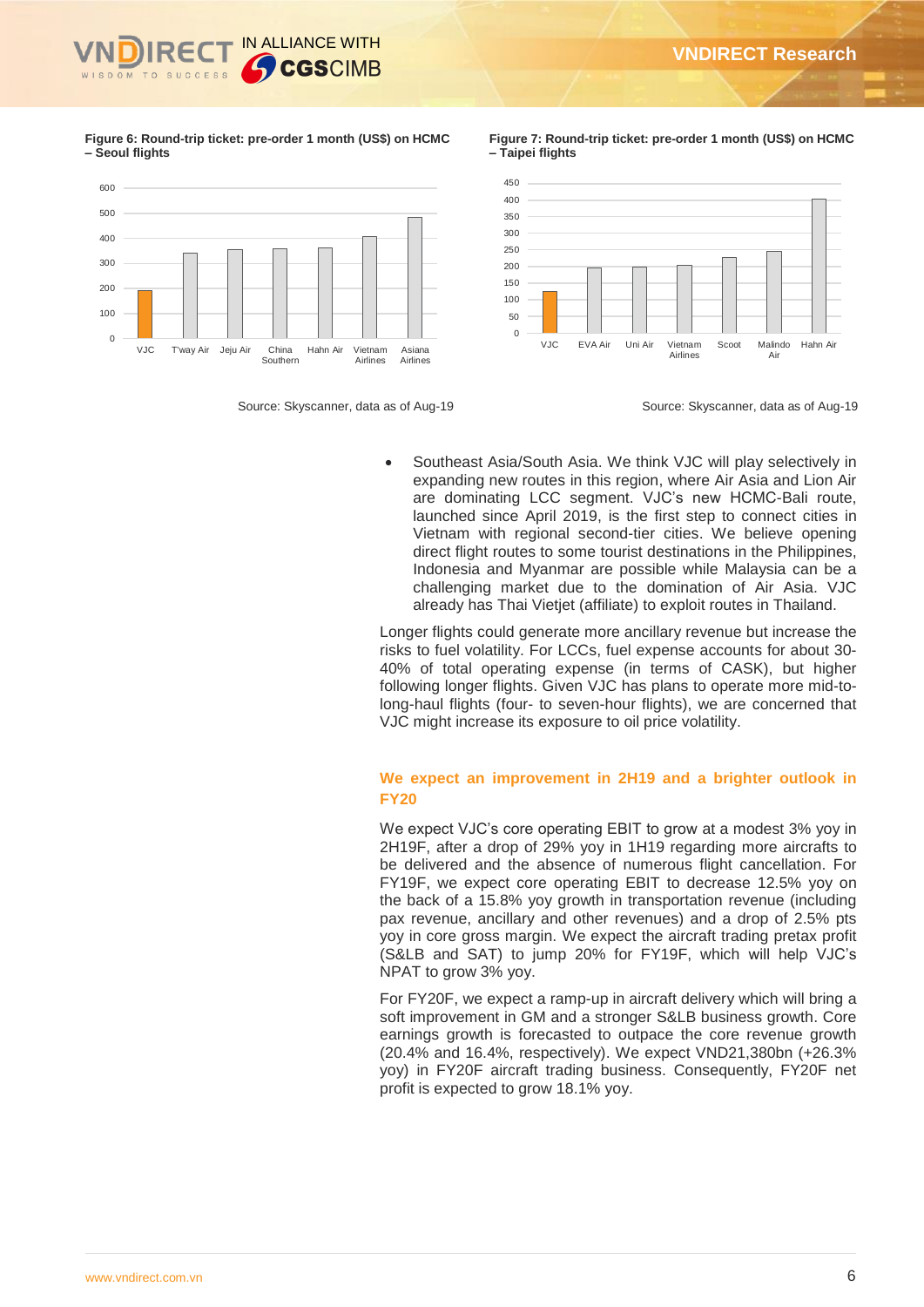# **IRECT IN ALLIANCE WITH** WISDOM TO SUCCESS

#### **Figure 8: VJC forecast summary**

|                            | Unit         | 2016   | 2017   | 2018   | 2019F    | 2020F  |
|----------------------------|--------------|--------|--------|--------|----------|--------|
| Load factor                |              | 87.9%  | 88.0%  | 88.1%  | 88.5%    | 88.0%  |
| Number of pax              | m            | 14.1   | 17.1   | 23.1   | 27.9     | 31.9   |
| Net revenue                | <b>VNDbn</b> | 27,499 | 42,303 | 53,577 | 56,057   | 66,942 |
| Transporation revenue      | <b>VNDbn</b> | 15,917 | 22,549 | 33,779 | 39,132   | 45,563 |
| Aircraft trading           | <b>VNDbn</b> | 11,582 | 19,754 | 19,798 | 16,925   | 21,380 |
| <b>Gross Profit</b>        | <b>VNDbn</b> | 3,902  | 6,549  | 7,492  | 7,807    | 9,153  |
| Selling expenses           | <b>VNDbn</b> | 518    | 579    | 713    | 842      | 957    |
| General and admin expenses | <b>VNDbn</b> | 189    | 226    | 295    | 332      | 371    |
| <b>Operating EBIT</b>      | <b>VNDbn</b> | 1,669  | 2,345  | 3,536  | 3,095    | 3,728  |
| Pretax profit              | <b>VNDbn</b> | 2,703  | 5,303  | 5,816  | 5,992    | 7,077  |
| Net profit                 | <b>VNDbn</b> | 2,496  | 5,073  | 5,335  | 5,497    | 6,492  |
| Core pretax profit         | <b>VNDbn</b> | 1,086  | 1,902  | 2,868  | 2,454    | 2,980  |
| ASK growth                 |              |        | 40.6%  | 41.4%  | 20.0%    | 15.3%  |
| RPK growth                 |              |        | 40.7%  | 41.5%  | 20.6%    | 14.7%  |
| Pax growth                 |              |        | 21.7%  | 35.1%  | 20.6%    | 14.7%  |
| Net revenue growth         |              |        | 53.8%  | 26.7%  | 4.6%     | 19.4%  |
| Transporation revenue      |              |        | 41.7%  | 49.8%  | 15.8%    | 16.4%  |
| GМ                         |              |        | 15.5%  | 14.0%  | 13.9%    | 13.7%  |
| Transporation revenue GM   |              |        | 14.0%  | 13.5%  | 10.9%    | 11.1%  |
| Aircraft trading GM        |              | 13.2%  | 17.2%  | 14.9%  | 20.9%    | 19.2%  |
| SG&A as % of revenue       |              |        | 1.9%   | 1.9%   | 2.1%     | 2.0%   |
| EBIT margin                |              |        | 5.5%   | 6.6%   | 5.5%     | 5.6%   |
| Net profit growth          |              |        | 103.3% | 5.2%   | 3.0%     | 18.1%  |
| Core earning growth        |              |        | 40.5%  | 50.8%  | $-12.5%$ | 20.4%  |

Source: VNDIRECT RESEARCH, VJC

# **Expanding the aviation value chain**

VJC now has a portfolio of aviation-related investment: PVOil (OIL VN), Saigon Ground Services (SGN VN) and Cam Ranh International Airport (CIA VN). Besides, VJC has sought Civil Aviation Authority of Vietnam's permission to use in-house ground services at Noi Bai and Cam Ranh airports. We think VJC is seeking better control over material and service inputs, however we need to wait for more actual results from these investments.

#### **Reiterate HOLD recommendation**

We maintain a neutral view on VJC's FY19F outlook and expect a better FY20F. However, the current market price rally following a treasury stock buy-back and the inclusion in ETFs has made valuation look fair now. We reiterate HOLD recommendation with target price of VND142,200/share, using the combination of FCFE based valuation (Cost of equity: 10.95%, LT growth: 2%) for airline business and PV valuation (Cost of equity: 20%) for the aircraft trading segment.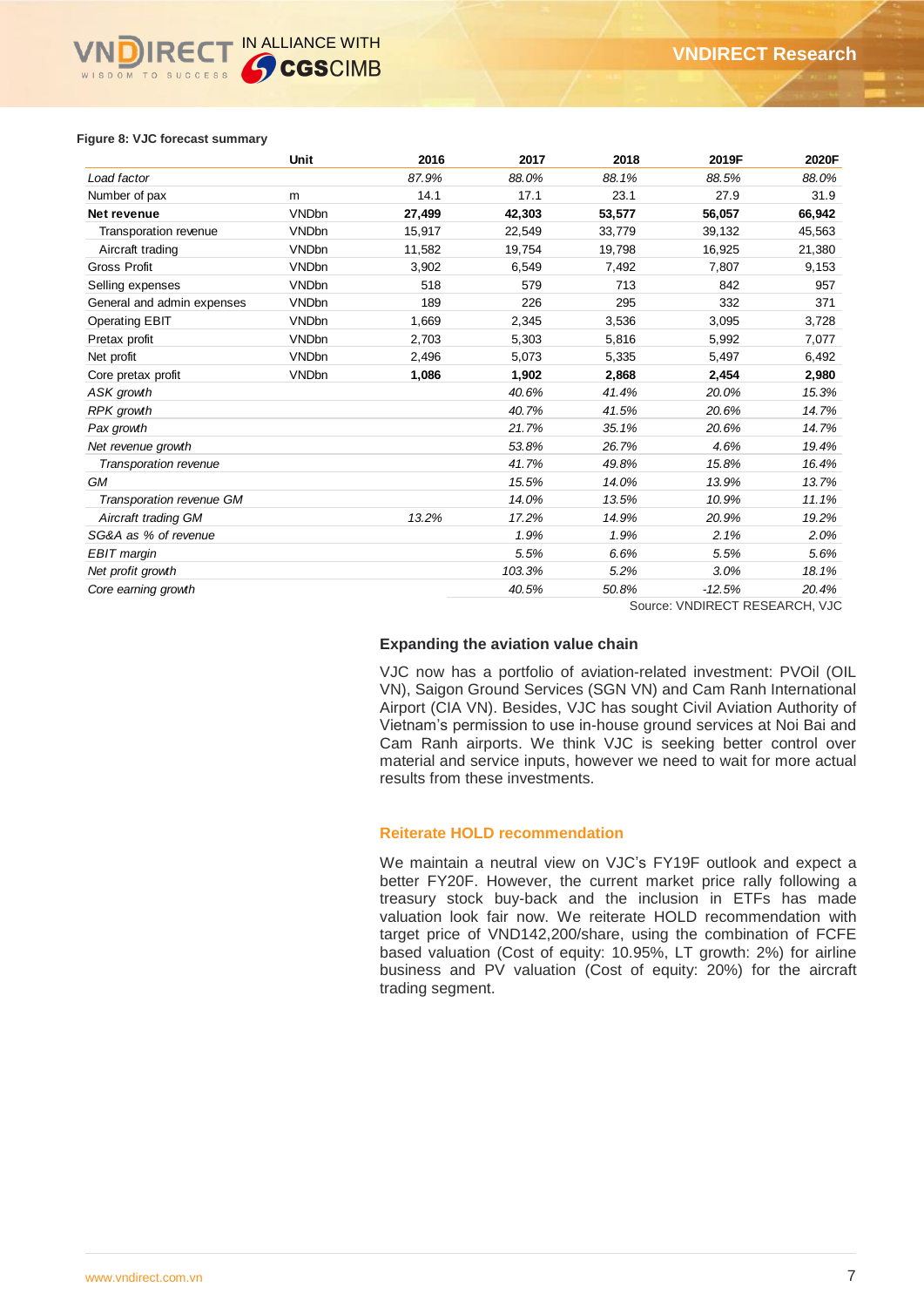## **Figure 9: FCFE valuation for airline business (Unit: VNDbn)**

|                                       | 2019     | 2020     | 2021     | 2022     | 2023     | 2024     | 2025     | 2026     | 2027     | 2028     |
|---------------------------------------|----------|----------|----------|----------|----------|----------|----------|----------|----------|----------|
| <b>EBIT</b>                           | 4.896    | 5,807    | 5.173    | 5.827    | 7.826    | 8.644    | 8.717    | 8,310    | 8.895    | 11,625   |
| less: Taxes                           | -495     | -585     | -548     | $-611$   | -786     | $-863$   | $-880$   | $-860$   | $-921$   | $-1,156$ |
| <b>EBIAT</b>                          | 4,401    | 5,222    | 4,626    | 5,216    | 7.040    | 7.781    | 7.837    | 7.450    | 7,975    | 10,470   |
| Plus: Depreciation and amortization   | 200      | 219      | 238      | 258      | 277      | 297      | 316      | 335      | 355      | 374      |
| Less: Capital expenditure             | $-194$   | $-194$   | $-194$   | $-194$   | $-194$   | $-194$   | $-194$   | $-194$   | $-194$   | $-194$   |
| Less: Increase in net working capital | 689      | 677      | 230      | 60       | 155      | 83       | 20       | 6        | 63       | 215      |
| Less: SALB                            | $-3.246$ | $-3.759$ | $-2,952$ | $-3.427$ | $-5.180$ | $-5.775$ | $-5.640$ | $-4.987$ | $-5,347$ | $-7,782$ |
| Unlevered free cash flow (FCFF)       | 1,850    | 2,166    | 1,949    | 1,913    | 2,098    | 2,192    | 2,340    | 2,610    | 2,852    | 3,083    |
| Less: Interest after tax              | 263      | 298      | 344      | 381      | 405      | 415      | 407      | 416      | 448      | 471      |
| Plus: Increase in debt                | $-20$    | 600      | 428      | 175      | $-158$   | $-560$   | $-893$   | 286      | 112      | $-102$   |
| Free cash flow to Equity (FCFE)       | 1.566    | 2.468    | 2.033    | 1.708    | 1.535    | 1.217    | 1.039    | 2.481    | 2.516    | 2,510    |
| <b>PV of FCFE</b>                     | 1,566    | 2,225    | 1,651    | 1,250    | 1,013    | 724      | 557      | 1,199    | 1,096    | 985      |

**Cumulative Present value of FCFE** 12,267.1

Source: VNDIRECT RESEARCH

#### **Figure 10: VJC Sum of the parts valuation**

| Unit: VNDbn, otherwise noted                       | Value       |
|----------------------------------------------------|-------------|
| <b>Terminal FCFE</b>                               | 129,324     |
| Present value of terminal value                    | 45,763      |
| Cumulative Present value of FCFE                   | 12,267      |
| Equity value                                       | 58,030      |
| Outstanding shares                                 | 541,611,334 |
| Implied equity value per share (VND)               | 107,143     |
| S&LB value per share (discount 50% due to non-core |             |
| business)                                          | 35,099      |
| Implied value per share                            | 142.242     |
| Target price (rounded)                             | 142,200     |

Source: VND RESEARCH

### **Figure 11: Peer comparison (data as of Oct 04, 2019)**

| Company                 | Ticker               | Recom.      | Target<br>price<br>(VND) | Market cap<br>(US\$m) | EPS growth (%) |       | P/E(x)     |       |            | P/B(x) | <b>ROE (%)</b>           |        | <b>ROA (%)</b> |       | D/E(x)           | EV/EBIT<br><b>DAR</b> |
|-------------------------|----------------------|-------------|--------------------------|-----------------------|----------------|-------|------------|-------|------------|--------|--------------------------|--------|----------------|-------|------------------|-----------------------|
|                         |                      |             |                          |                       | FY19F          | FY20F | <b>TTM</b> | FY19F | <b>TTM</b> | FY19F  | <b>TTM</b>               | FY19F  | <b>TTM</b>     | FY19F |                  |                       |
| <b>LCC</b> peers        |                      |             |                          |                       |                |       |            |       |            |        |                          |        |                |       |                  |                       |
| SOUTHWEST AIR           | LUV US               | n/a         | n/a                      | 29.418                | (0.2)          | 21.1  | 12.7       | 12.9  | 3.0        | 2.5    | 24.0                     | 22.9   | 9.1            | 9.4   | 0.4x             | 4.9x                  |
| <b>RYANAIR HLDGS</b>    | RYA ID               | n/a         | n/a                      | 12.481                | (21.8)         | 30.8  | 14.3       | 14.0  | 2.2        | 2.1    | 16.2                     | 14.8   | 6.0            | 6.2   | 0.7x             | 7.9x                  |
| <b>JETBLUE AIRWAYS</b>  | <b>JBLUUS</b>        | n/a         | n/a                      | 4,927                 | 23.5           | 24.8  | 9.7        | 8.7   | 1.0        | 0.9    | 9.6                      | 11.8   | 4.2            | 5.9   | 0.4x             | 3.7x                  |
| <b>WESTJET AIRLINES</b> | WJA CN               | n/a         | n/a                      | 2.671                 | 126.2          | 16.2  | 23.2       | 16.6  | 1.5        | n/a    | 7.2                      | 8.1    | 2.3            | 2.4   | 0.9x             | n/a                   |
| AIR ARABIA PJSC         | AIRARABI UH          | n/a         | n/a                      | 1,550                 | n/a            | ٠     | n/a        | 8.8   | 1.1        | 1.3    | (9.1)                    | 12.6   | (4.1)          | 6.3   | 0.8x             | 6.5x                  |
| AIRASIA GROUP BH        | AAGB MK              | n/a         | n/a                      | 1.445                 | (76.1)         | 28.6  | 9.5        | 12.4  | 0.8        | 1.2    | 7.4                      | 7.9    | 2.5            | 3.4   | 0.2x             | 2.6x                  |
| <b>CEBU AIR INC</b>     | CEB PM               | n/a         | n/a                      | 1.058                 | 119.0          | 17.8  | 7.0        | 6.4   | 1.3        | 1.2    | 18.7                     | 20.4   | 5.4            | 6.8   | 1.3x             | 4.0x                  |
| <b>ASIA AVIATION</b>    | AAV TB               | n/a         | n/a                      | 488                   | 797.4          | 50.0  | n/a        | 25.2  | 0.7        | 0.7    | (2.9)                    | 2.9    | (1.0)          | 1.4   | 0.7x             | 6.3x                  |
| AIRASIA X BHD           | AAX MK               | n/a         | n/a                      | 164                   | 46.2           | 90.0  | n/a        | n/a   | 1.3        | 1.8    | (59.9)                   | (42.2) | (6.3)          | (3.1) | 1.2x             | 1.7x                  |
| Median                  |                      |             |                          |                       |                |       | 11.2       | 12.7  | 1.3        | 1.2    | 7.4                      | 11.8   | 2.5            | 5.9   | 0.7x             | 4.5x                  |
| Average                 |                      |             |                          |                       |                |       | 12.7       | 13.1  | 1.4        | 1.5    | 1.3                      | 6.6    | 2.0            | 4.3   | 0.7x             | 4.7x                  |
| <b>Vietjet Air</b>      | <b>VJC VN Equity</b> | <b>HOLD</b> | 142,200                  | 3,091                 | 3.0            | 18.1  | 13.9       | 13.5  | 5.3        | 4.3    | 43.3                     | 37.8   | 15.1           | 13.9  | 0.4x             | 6.6x                  |
|                         |                      |             |                          |                       |                |       |            |       |            |        | $\overline{\phantom{0}}$ | - -    |                |       | $1.1.17 - 7.7.7$ | $\sim$ $\sim$ $\cdot$ |

Source: Bloomberg, VND RESEARCH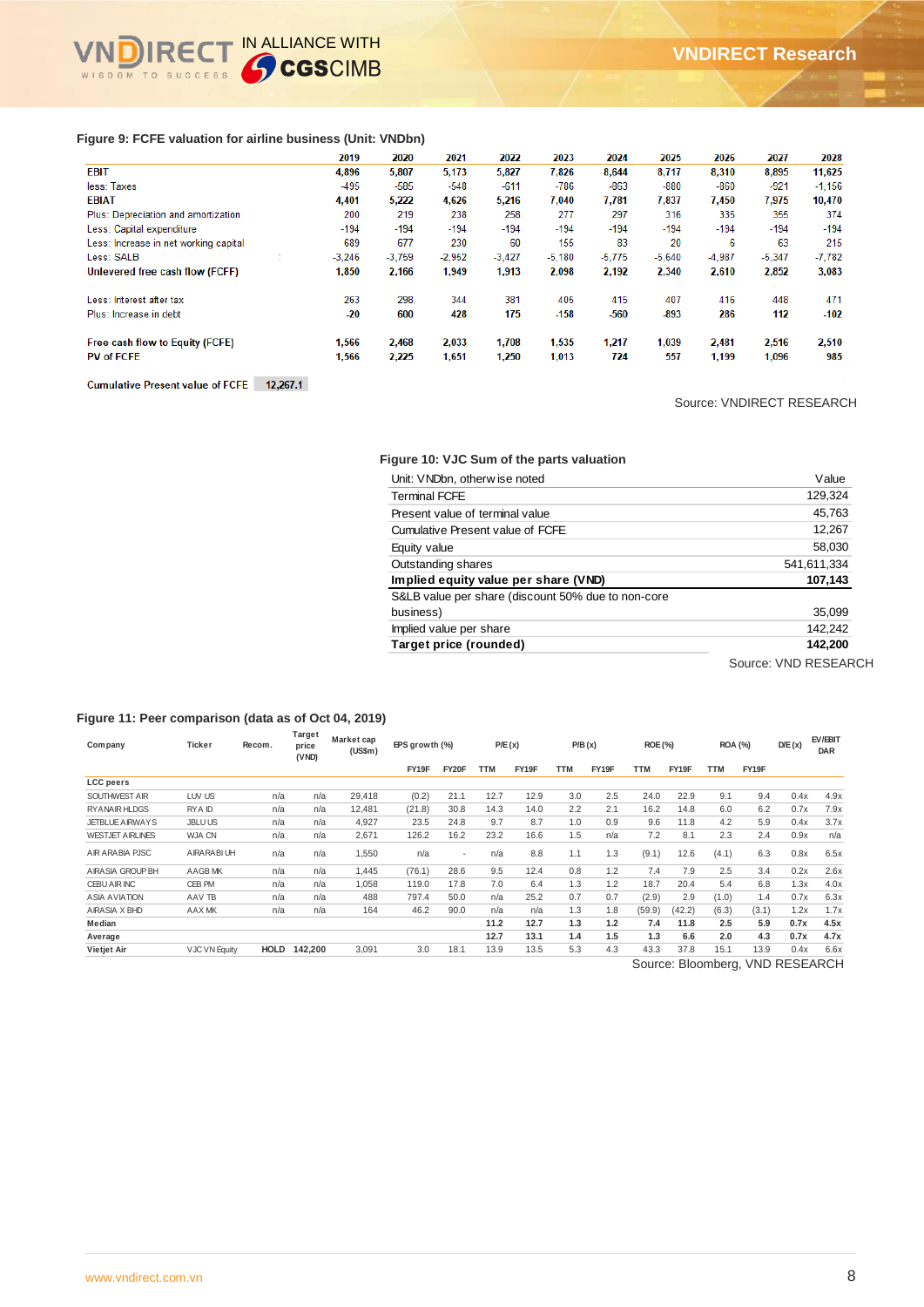# IN ALLIANCE WITH **IRE** WISDOM TO SUCCESS

**Valuation**



#### **Income statement**

| (VNDbn)                       | 12-18A    | 12-19E    | 12-20E    |
|-------------------------------|-----------|-----------|-----------|
| Net revenue                   | 53,577    | 56,057    | 66,942    |
| Cost of sales                 | (46, 085) | (48, 250) | (57, 789) |
| Gen & admin expenses          | (295)     | (332)     | (371)     |
| Selling expenses              | (713)     | (842)     | (957)     |
| <b>Operating profit</b>       | 6,484     | 6,634     | 7,826     |
| <b>Operating EBITDA</b>       | 6,484     | 7,488     | 9,275     |
| Depreciation and amortisation | 0         | (854)     | (1, 449)  |
| <b>Operating EBIT</b>         | 6,484     | 6,634     | 7,826     |
| Interest income               | 332       | 561       | 669       |
| <b>Financial expense</b>      | (918)     | (1, 184)  | (1, 396)  |
| Net other income              | 7         | 42        | 50        |
| Income from associates & JVs  | (89)      | (60)      | (72)      |
| Pre-tax profit                | 5,816     | 5,992     | 7,077     |
| Tax expense                   | (481)     | (495)     | (585)     |
| Minority interest             | (0)       | (0)       | (0)       |
| Net profit                    | 5,335     | 5,497     | 6,492     |
| Adj. net profit to ordinary   | 5,335     | 5,497     | 6,492     |
| Ordinary dividends            | (2,017)   | (2,078)   | (2, 454)  |
| <b>Retained earnings</b>      | 3,318     | 3,419     | 4,038     |
|                               |           |           |           |

#### **Balance sheet**

| (VNDbn)                               | 12-18A | 12-19E | 12-20E |
|---------------------------------------|--------|--------|--------|
| Cash and equivalents                  | 7,165  | 8,843  | 13,554 |
| Short term investments                | 817    | 945    | 1,335  |
| Accounts receivables                  | 10,273 | 11,438 | 12,560 |
| Inventories                           | 469    | 543    | 631    |
| Other current assets                  | 356    | 416    | 483    |
| <b>Total current assets</b>           | 19,079 | 22,185 | 28,563 |
| <b>Fixed assets</b>                   | 1,646  | 1,738  | 1,790  |
| <b>Total investments</b>              | 68     | 68     | 68     |
| Other long-term assets                | 18,293 | 21,980 | 23,118 |
| <b>Total assets</b>                   | 39,086 | 45,971 | 53,538 |
| Short-term debt                       | 4,958  | 5,052  | 5,822  |
| Accounts payable                      | 924    | 1,096  | 1,270  |
| Other current liabilities             | 9,059  | 10,873 | 8,857  |
| <b>Total current liabilities</b>      | 14,941 | 17,021 | 15,949 |
| Total long-term debt                  | 572    | 287    | 325    |
| Other liabilities                     | 9,535  | 11,370 | 16,129 |
| Share capital                         | 5,416  | 5,416  | 5,416  |
| Retained earnings reserve             | 8,256  | 11,454 | 15,200 |
| Shareholders' equity                  | 14,037 | 17,291 | 21,134 |
| Minority interest                     | 2      | 2      | 2      |
| <b>Total liabilities &amp; equity</b> | 39,086 | 45,971 | 53,538 |





#### **Cash flow statement**

| Gash now statement                          |          |          |          |
|---------------------------------------------|----------|----------|----------|
| (VNDbn)                                     | 12-18A   | 12-19E   | 12-20E   |
| Pretax profit                               | 5,816    | 5,992    | 7,077    |
| Depreciation & amortisation                 | 147      | 200      | 219      |
| Tax paid                                    | (108)    | (495)    | (585)    |
| Other adjustments                           | 991      | (1, 945) | 2        |
| Change in working capital                   | (2, 416) | 402      | 352      |
| Cash flow from operations                   | 4,429    | 4,154    | 7,066    |
| Capex                                       | (800)    | (969)    | (1,263)  |
| Proceeds from assets sales                  | 1,546    | 187      | 281      |
| Others                                      | (924)    | 405      | 481      |
| Other non-current assets changes            | $\Omega$ | $\Omega$ | $\Omega$ |
| Cash flow from investing activities         | (178)    | (377)    | (501)    |
| New share issuance                          | $\Omega$ | $\Omega$ | $\Omega$ |
| Shares buyback                              | $\Omega$ | $\Omega$ | $\Omega$ |
| Net borrowings                              | (1,998)  | (20)     | 600      |
| Other financing cash flow                   | 0        | $\Omega$ | $\Omega$ |
| Dividends paid                              | (2,017)  | (2,078)  | (2, 454) |
| Cash flow from financing activities         | (4,015)  | (2,099)  | (1, 854) |
| Cash and equivalents at beginning of period | 6,862    | 7,165    | 8,843    |
| <b>Total cash generated</b>                 | 237      | 1,678    | 4,711    |
| Cash and equivalents at the end of period   | 7,098    | 8,843    | 13,554   |

### **Key ratios**

|                         | 12-18A | 12-19E | 12-20E |
|-------------------------|--------|--------|--------|
| <b>Dupont</b>           |        |        |        |
| Net profit margin       | 10.0%  | 9.8%   | 9.7%   |
| Asset turnover          | 1.51   | 1.32   | 1.35   |
| <b>ROAA</b>             | 15.1%  | 12.9%  | 13.0%  |
| Avg assets/avg equity   | 2.87   | 2.72   | 2.59   |
| <b>ROAE</b>             | 43.3%  | 35.1%  | 33.8%  |
| Efficiency              |        |        |        |
| Days account receivable | 19.8   | 20.9   | 16.3   |
| Days inventory          | 3.71   | 4.11   | 3.99   |
| Days creditor           | 7.32   | 8.29   | 8.04   |
| Fixed asset turnover    | 33.7   | 33.1   | 38.0   |
| <b>ROIC</b>             | 27.3%  | 24.3%  | 23.8%  |
| Liquidity               |        |        |        |
| Current ratio           | 1.28   | 1.30   | 1.79   |
| Quick ratio             | 1.25   | 1.27   | 1.75   |
| Cash ratio              | 0.53   | 0.58   | 0.93   |
| Cash cycle              | 16.2   | 16.8   | 12.3   |
| Growth rate (yoy)       |        |        |        |
| Revenue growth          | 26.7%  | 4.6%   | 19.4%  |
| Operating profit growth | 12.9%  | 2.3%   | 18.0%  |
| Net profit growth       | 5.2%   | 3.0%   | 18.1%  |
| EPS growth              | 5.2%   | 3.0%   | 18.1%  |
| Share value             |        |        |        |
| Basic EPS (VND)         | 9,850  | 10,149 | 11,987 |
| BVPS (VND)              | 25,917 | 31,924 | 39,020 |

*Source: VNDIRECT RESEARCH*